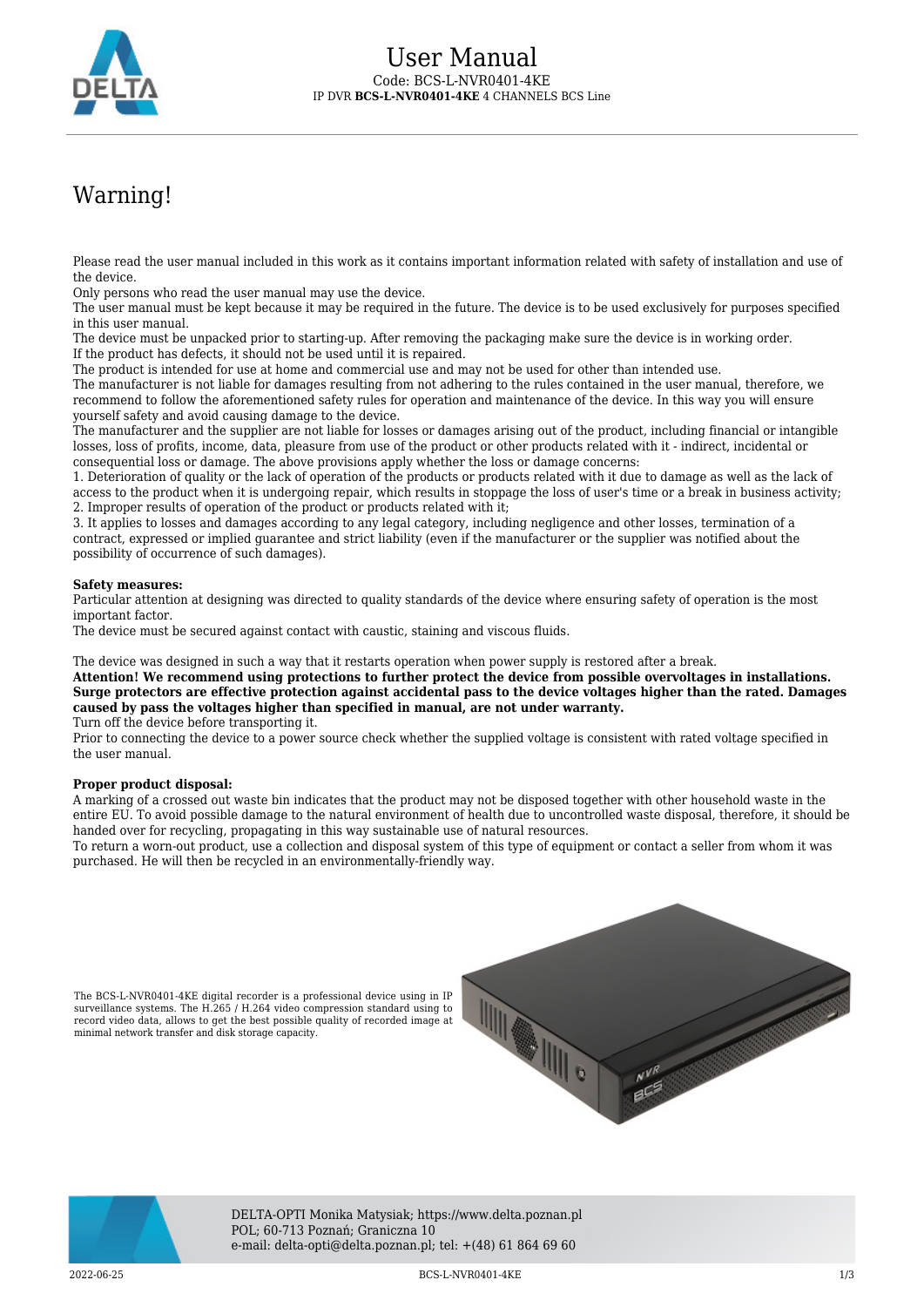

# User Manual Code: BCS-L-NVR0401-4KE IP DVR **BCS-L-NVR0401-4KE** 4 CHANNELS BCS Line

| Standard:                           | TCP/IP                                                                                                                                                                                |
|-------------------------------------|---------------------------------------------------------------------------------------------------------------------------------------------------------------------------------------|
| Supported resolutions:              | max. 8.3 Mpx - 3840 x 2160 px, 4K UHD                                                                                                                                                 |
| Video outputs:                      | 1 pcs HDMI 4K<br>1 pcs VGA                                                                                                                                                            |
| Audio support:                      | 4 Channels - Audio from cameras                                                                                                                                                       |
| Audio inputs:                       | 1 pcs CINCH                                                                                                                                                                           |
| Audio outputs:                      | 1 pcs CINCH                                                                                                                                                                           |
| Image compression method:           | H.265+/H.265/H.264+/H.264/MJPEG                                                                                                                                                       |
| Supported hard drives:              | 1 x 10 TB SATA                                                                                                                                                                        |
| Recording modes:                    | Manual, Motion Detection, Schedule                                                                                                                                                    |
| Network protocols:                  | HTTP, HTTPS, TCP/IP, IPv4/IPv6, UPnP, SNMP, RTSP, UDP, SMTP, NTP, DHCP,<br>DNS, IP Filter, DDNS, FTP, Alarm Server, SADP, IP Search, P2P                                              |
| External storage devices backup:    | Backup to USB drive (pendrive, external drive)                                                                                                                                        |
| Default admin user / password:      | $admin / -$<br>The administrator password should be set at the first start                                                                                                            |
| Default IP address:                 | 192.168.1.64                                                                                                                                                                          |
| Web browser access ports:           | 80                                                                                                                                                                                    |
| PC client access ports:             | Port no.: 8000 or access by a cloud (P2P)                                                                                                                                             |
| Mobile client access ports:         | 8000                                                                                                                                                                                  |
| <b>RTSP URL:</b>                    | • rtsp://user:password@192.168.1.64:554/Streaming/Channels/channel no01/ - Main<br>stream<br>• rtsp://user:password@192.168.1.64:554/Streaming/Channels/channel no02/ - Sub<br>stream |
| Searching and playback the records: | • Records searching: by time and events type. Records playback: forward, backward,<br>fast, slow<br>• Records playback from max. 4 channels in the same time @ 1080p                  |
| Bitrate:                            | max. 80 Mbps                                                                                                                                                                          |
| Network functions:                  | • Web Server built-in<br>• CMS application<br>• Live image view, Playback the records, Backup the records, remote access                                                              |
| ONVIF:                              | ✓                                                                                                                                                                                     |
| Mobile phones support:              | Port no.: 8000 or access by a cloud (P2P)<br>• Android: Free application <b>BCS Manager</b><br>• iOS (iPhone): Free application BCS Manager                                           |
| Alarm inputs / outputs:             | —                                                                                                                                                                                     |
| PTZ control:                        | IP Speed Dome Cameras                                                                                                                                                                 |
| USB:                                | 2 pcs USB 2.0                                                                                                                                                                         |
| Motion Detection:                   | ✓                                                                                                                                                                                     |
| Intelligent Image Analysis:         | ✓                                                                                                                                                                                     |